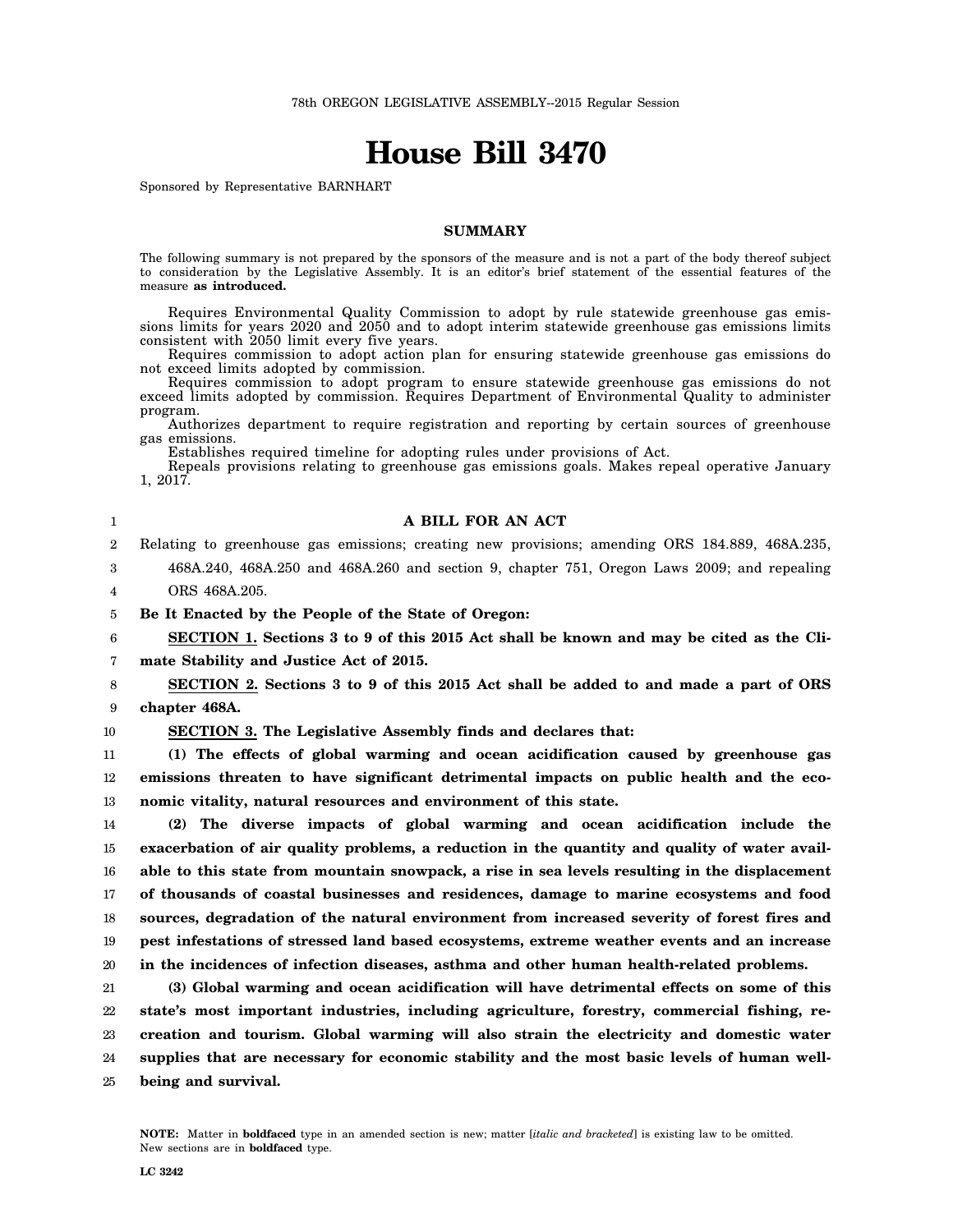1 2 3 4 5 6 7 **(4) National and international actions are necessary to fully address global warming and ocean acidification. National actions in the United States, however, are emerging too slowly to address the scope, magnitude and urgency of the problem. Because many greenhouse gases persist in the atmosphere for millennia, the costs of early policy inaction will be severe. In the absence of effective national engagement, it is the responsibility of the individual states, deemed to be the laboratories of process, to take immediate, leadership actions to address global warming and ocean acidification.**

8 9 10 11 12 13 14 **(5) By exercising a leadership role in addressing global warming and ocean acidification, the State of Oregon will position its economy, technology centers, financial institutions and businesses to benefit from the national and international efforts that must occur to reduce greenhouse gas emissions. By joining together with other neighboring leadership jurisdictions that present similar resolve to address global warming and ocean acidification, this state will play a role in encouraging more states, the federal government and the international community to act.**

15 16 17 **(6) The climate crisis is pressing. It is therefore the intent of the Legislative Assembly to obtain greenhouse gas emission reductions through legally binding regulatory mechanisms.**

18 **SECTION 4. As used in sections 3 to 9 of this 2015 Act:**

19 20 **(1) "Allowance" means an authorization to emit, during a specified year, up to one ton of carbon dioxide equivalent.**

21 22 23 24 25 **(2) "Alternative compliance mechanism" means a flexible compliance schedule, alternative control technology, process change, product substitution or other, similar action undertaken by a greenhouse gas emission source that achieves the equivalent reduction of greenhouse gas emissions over the same time period as would be achieved by a direct emissions reduction.**

26 27 **(3) "Carbon dioxide equivalent" means the global warming potential of a greenhouse gas reflected in units of carbon dioxide.**

28 29 30 **(4) "Cost-effective" or "cost-effectiveness" means the cost per unit of reduced greenhouse gas emissions adjusted for the global warming potential of each unit of reduced greenhouse gas emissions.**

31 32 **(5) "Direct emissions reduction" means a greenhouse gas emission reduction action made by a source at that source.**

33 34 35 **(6) "Emissions reduction measure" means programs, measures, standards and alternative compliance mechanisms that are applicable to sources and are designed to reduce greenhouse gas emissions.**

36 37 38 **(7) "Greenhouse gas" means any gas that has contributed to anthropogenic global warming, including but not limited to carbon dioxide, methane, nitrous oxide, hydrofluorocarbons, perfluorocarbons and sulfur hexaflouride.**

39 40 41 42 43 **(8) "Responsible state agencies" means all state agencies with jurisdiction over sources of greenhouse gases, including but not limited to the Environmental Quality Commission, the Department of Environmental Quality, the Public Utilities Commission, the State Department of Energy, the Department of Transportation and the Department of Land Conservation and Development.**

44 45 **(9) "Source" means any source, or category of sources, of greenhouse gas emissions that emits greenhouse gases at a level of significance such that the Environmental Quality Com-**

[2]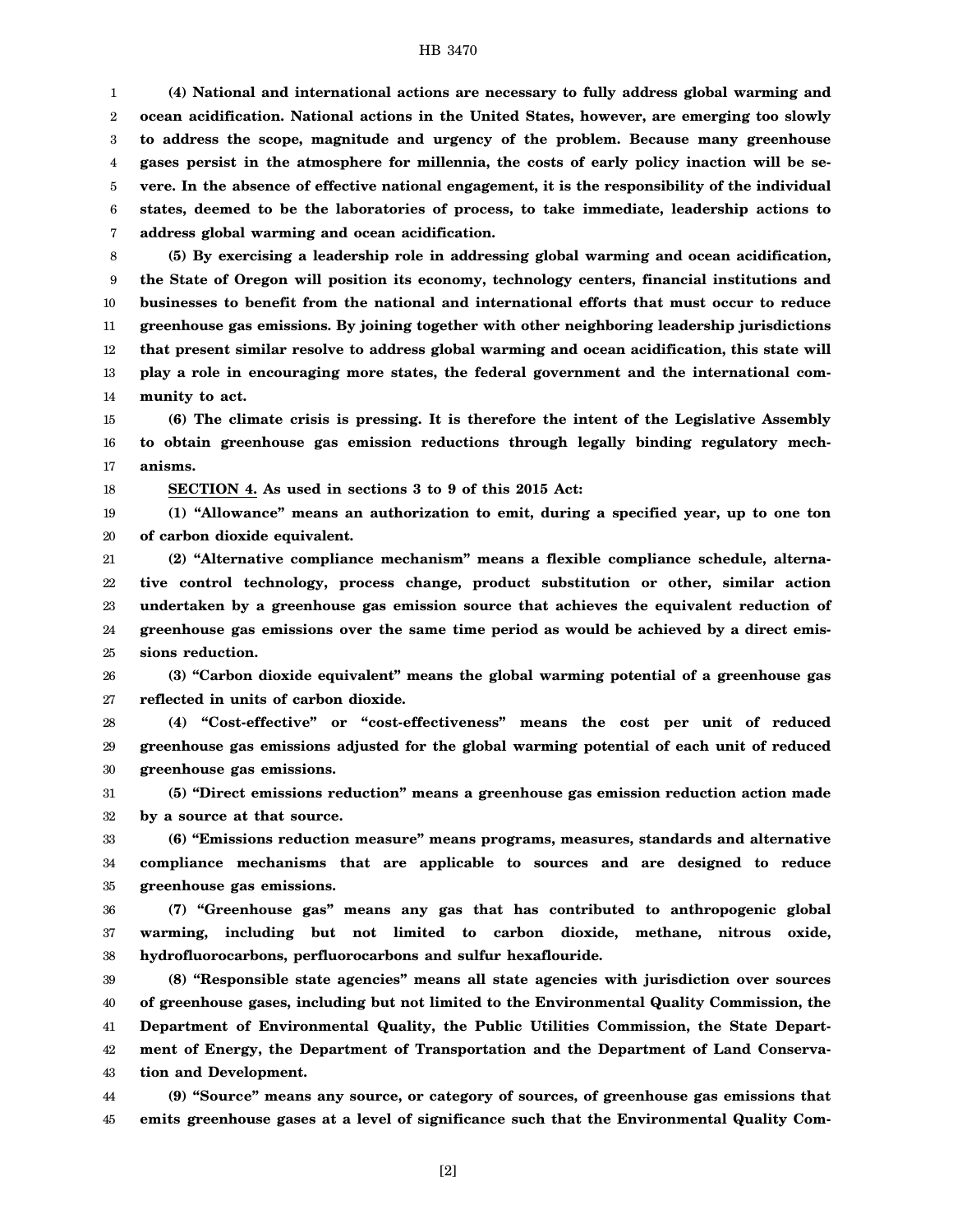| 1  | mission determines that participation by the source in the program established by rule under  |
|----|-----------------------------------------------------------------------------------------------|
| 2  | section 8 of this 2015 Act will contribute to statewide greenhouse gas emissions reductions.  |
| 3  | (10) "Statewide greenhouse gas emissions" means the total annual emissions of                 |
| 4  | greenhouse gases in this state, expressed in tons of carbon dioxide and carbon dioxide        |
| 5  | equivalents, and all emissions of greenhouse gases from the generation of electricity gener-  |
| 6  | ated outside this state and delivered to and consumed in this state, accounting for trans-    |
| 7  | mission and distribution line losses.                                                         |
| 8  |                                                                                               |
| 9  | GREENHOUSE GAS EMISSIONS LIMITS AND ACTION PLAN                                               |
| 10 |                                                                                               |
| 11 | SECTION 5. (1) The Department of Environmental Quality shall determine what the               |
| 12 | statewide greenhouse gas emissions level was in 1990 and shall:                               |
| 13 | (a) Report its findings to the Governor, the Legislative Assembly and the Environmental       |
| 14 | <b>Quality Commission; and</b>                                                                |
| 15 | (b) Post its findings on the department's website.                                            |
| 16 | (2) The commission shall treat the 1990 statewide greenhouse gas emissions level as de-       |
| 17 | termined by the department under subsection (1) of this section as the baseline statewide     |
| 18 | greenhouse gas emissions level for adopting rules as required under sections 7 and 8 of this  |
| 19 | 2015 Act.                                                                                     |
| 20 | <b>SECTION 6.</b> (1) The Environmental Quality Commission shall adopt by rule:               |
| 21 | (a) A statewide greenhouse gas emissions limit for the year 2020 that is based on the best    |
| 22 | available science and that limits emissions to levels that are at least 10 percent below 1990 |
| 23 | levels; and                                                                                   |
| 24 | (b) A statewide greenhouse gas emissions limit for the year 2050 that is based on the best    |
| 25 | available science and that limits emissions to levels that are at least 75 percent below 1990 |
| 26 | levels.                                                                                       |
| 27 | (2) Beginning on July 1, 2017, and once every five years after that date, the commission      |
| 28 | shall adopt an interim, five-year statewide greenhouse gas emissions limit consistent with    |
| 29 | the greenhouse gas emissions reductions necessary to meet the greenhouse gas emissions        |
| 30 | limit for the year 2050 adopted under this section.                                           |
| 31 | (3) The commission may adjust greenhouse gas emissions limits adopted under this sec-         |
| 32 | tion as necessary to achieve goals consistent with best available science.                    |
| 33 | SECTION 7. (1) The Environmental Quality Commission shall develop an action plan for          |
| 34 | preventing exceedance of the statewide greenhouse gas emissions limits set forth in section   |
| 35 | 6 of this 2015 Act. The commission shall consult with all responsible state agencies in de-   |
| 36 | veloping the action plan.                                                                     |
| 37 | (2) The action plan shall:                                                                    |
| 38 | (a) Identify and make recommendations on emissions reduction measures, alternative            |
| 39 | compliance mechanisms, and market-based compliance mechanisms that sources may use to         |
| 40 | maximize feasible and cost-effective reductions of greenhouse gas emissions.                  |
| 41 | (b) Identify potential monetary and nonmonetary incentives for sources to reduce              |
| 42 | greenhouse gas emissions.                                                                     |
| 43 | (c) Require cooperation, to the greatest extent feasible and cost-effective, among local      |
| 44 | governments, state agencies, other states and the federal government in identifying and       |
| 45 | carrying out strategic and integrated measures to reduce greenhouse gas emissions.            |
|    |                                                                                               |

[3]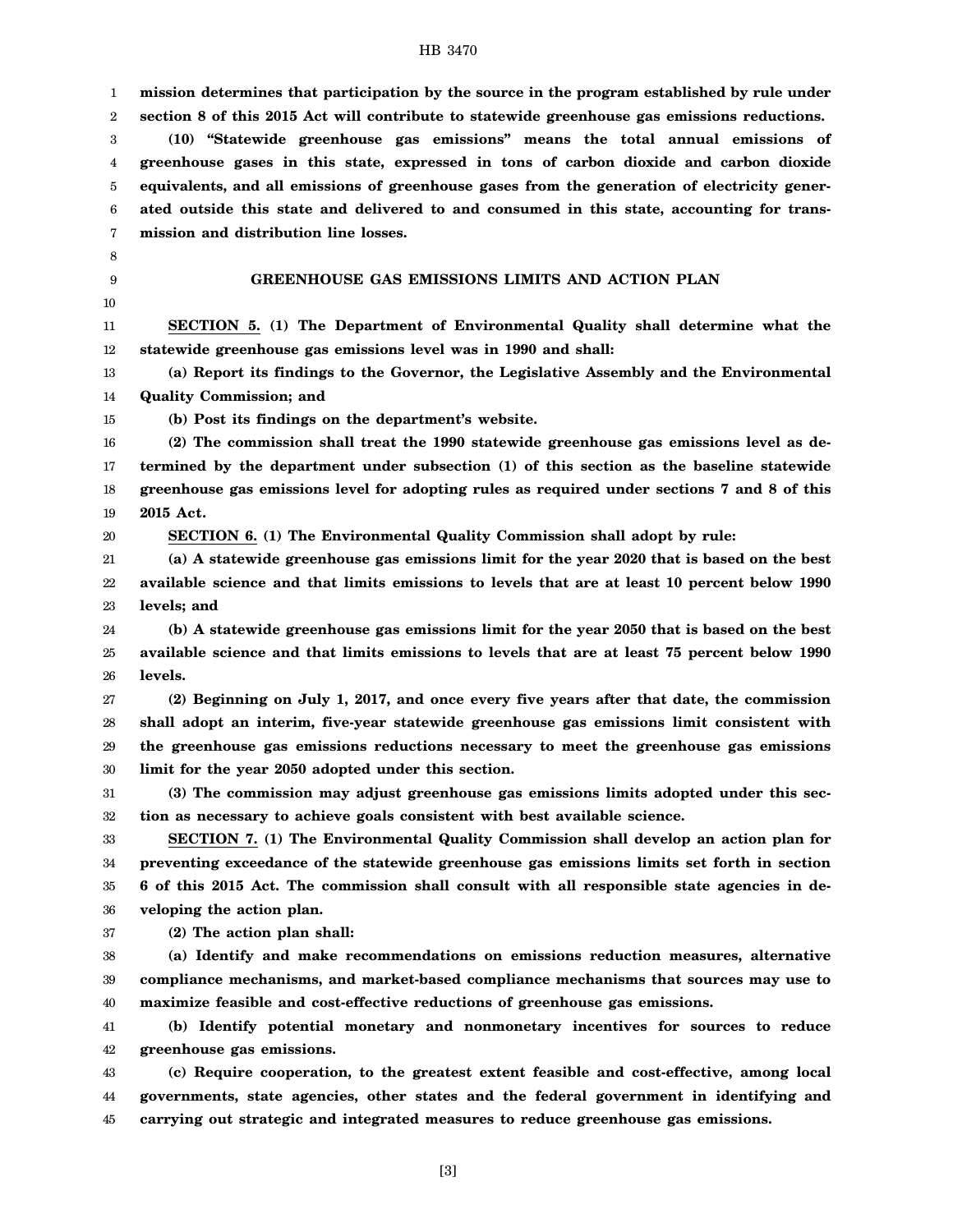1 2 3 **(d) Identify opportunities for greenhouse gas emissions reductions from all verifiable and enforceable voluntary actions, including but not limited to carbon sequestration and best management practices.**

4 5 6 **(e) Identify all state laws and programs related to greenhouse gas emissions regulation that will require adjustments in order to function in a coordinated manner to meet the goals of the action plan.**

7 8 9 10 11 **(f) Ensure that greenhouse gas emissions reduction regulations and programs are administered in a manner that, to the extent feasible and necessary, directs public and private investment toward benefitting disadvantaged communities and providing opportunities for beneficial participation by small businesses, schools, affordable housing associations and other community-based institutions.**

12 **(3) In developing the action plan, the commission shall:**

13 14 15 **(a) Consider the total potential costs and total potential economic and noneconomic benefits and risks of the action plan with relation to this state's economy, the environment and public health;**

16 17 18 **(b) Consider the relative contribution of each source to statewide greenhouse gas emissions and the potential for the adverse effects that any regulations adopted pursuant to the action plan may have on small businesses;**

19 20 **(c) Use the best available economic models, emissions estimation techniques and other scientific methods; and**

21 22 23 **(d) Identify de minimis thresholds for greenhouse gas emissions by certain sources below which greenhouse gas emission reduction requirements adopted pursuant to the action plan would not apply.**

24 25 26 27 28 29 30 **(4) The commission shall appoint an environmental justice advisory committee to assist in developing the action plan. The advisory committee shall have at least three members and shall include representatives from communities in this state that are at the highest risk of being negatively affected by air pollution, including but not limited to representatives from communities with minority populations or low-income populations. The commission shall receive nominations for membership on the committee from environmental justice organizations.**

31 32 **(5)(a) The commission shall appoint an economic and technology advancement advisory committee to assist the commission, for purposes of developing the action plan, in:**

33 34 **(A) Identifying new technologies, research, demonstration projects and funding opportunities for reducing greenhouse gas emissions;**

35 36 **(B) Developing state, national and international partnerships and technology transfer opportunities; and**

37 38 **(C) Identifying and assessing research and advanced technology investment and incentive opportunities that will assist in achieving greenhouse gas emissions reductions.**

39 40 41 **(b) The advisory committee appointed under this subsection may also advise the commission on state, regional, national and international economic and technological developments related to greenhouse gas emissions reductions.**

42 43 **(6) The commission shall review and update the action plan adopted under this section at least once every five years.**

## **GREENHOUSE GAS EMISSIONS REDUCTION PROGRAM**

44 45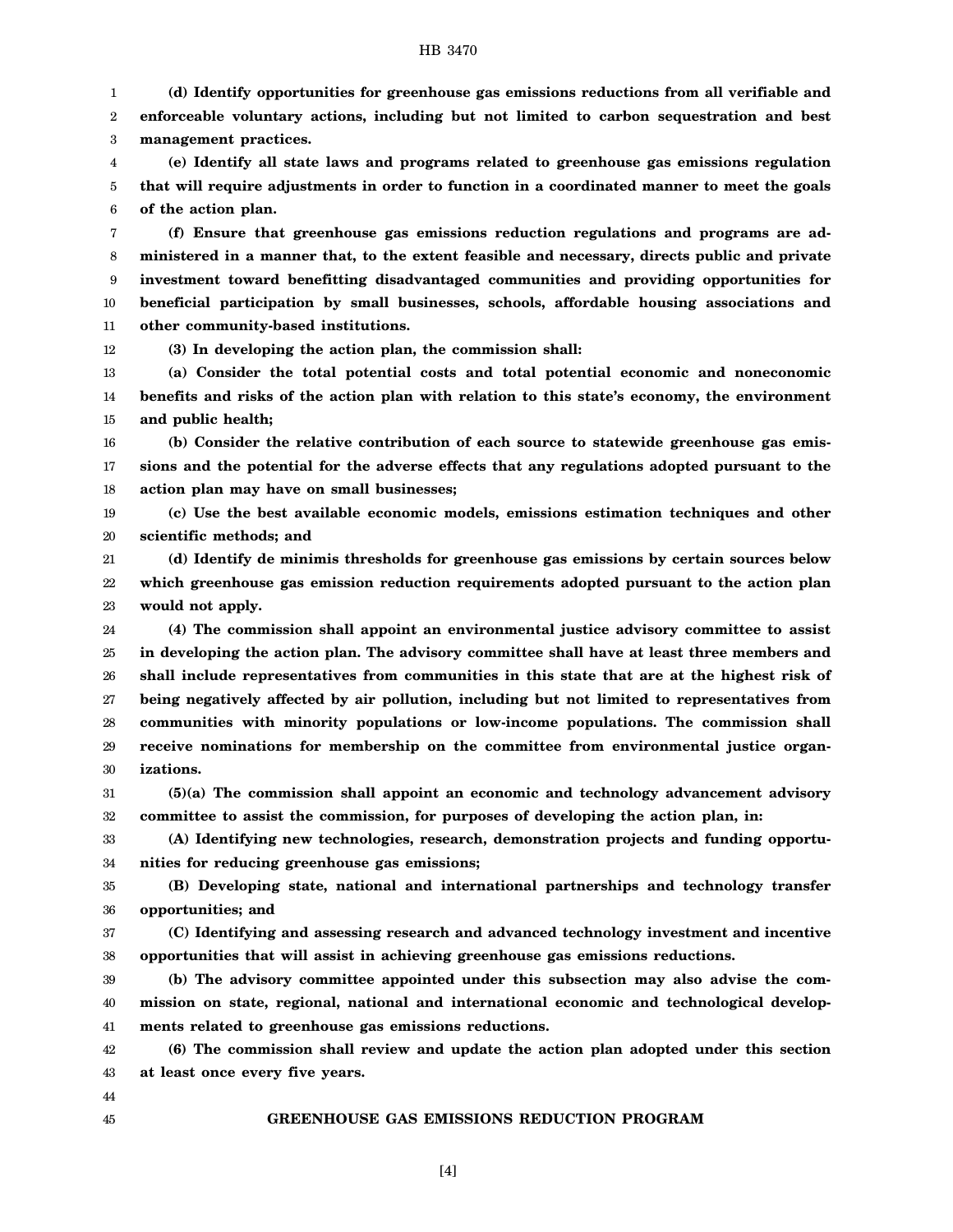1 2 3 4 5 6 7 8 9 10 11 12 13 14 15 16 17 18 19 20 21 22 23 24 25 26 27 28 29 30 31 32 33 34 35 36 37 38 39 40 41 42 43 44 **SECTION 8. (1) The Environmental Quality Commission shall adopt by rule a program to carry out the actions identified in the action plan adopted under section 7 of this 2015 Act. The Department of Environmental Quality shall administer the program. (2) A program adopted under this section may include, but need not be limited to, a system of market-based declining annual aggregate emissions limits for sources. A marketbased system adopted under this subsection shall: (a) Ensure the attainment of maximum technologically feasible and cost-effective greenhouse gas emissions reductions, in the aggregate, from all sources subject to the program. (b) Prevent the increase in the emissions of toxic air contaminants or criteria air pollutants due to compliance with the program. (c) Include provisions necessary to obtain and maintain reciprocity with the marketbased systems of other states or countries. (d) Be designed to address the potential for direct, indirect and cumulative emissions impacts of the program on communities adversely impacted by air pollution. (3) In developing the program under this section, the commission shall: (a) Design the program in a manner that is equitable, seeks to minimize costs to sources and encourages early actions to reduce greenhouse gas emissions; (b) Endeavor to ensure that actions taken under the program do not disproportionately adversely impact low-income communities; (c) Ensure that sources that have voluntarily reduced greenhouse gas emissions prior to implementation of the program receive credits for early voluntary reductions; (d) Consider the cost-effectiveness of the program; (e) Endeavor to maximize the overall societal benefits of the program, including but not limited to reductions in other air pollutants, diversification of energy sources and other benefits to the economy, environment and public health; (f) Minimize the administrative burdens in complying with the program; (g) Minimize reductions in greenhouse gas emissions within this state being offset by greenhouse gas emissions increases outside this state; and (h) Consider the significance of the contributions of each source to statewide emissions of greenhouse gases. (4) The commission shall consult with all other responsible state agencies in adopting a program under this section. (5) The commission shall ensure that any greenhouse gas emissions reductions achieved pursuant to the program adopted under this section are real, permanent, quantifiable, verifiable and enforceable. (6)(a) This section and the rules adopted under this section shall not be interpreted to limit the authority of any state agency to adopt and implement greenhouse gas emissions reductions measures. (b) The requirements of this section and any rules adopted under this section are in addition to any requirements that may be imposed under federal law and shall be interpreted in a manner consistent with federal law.**

45

#### **GREENHOUSE GAS EMISSIONS REGISTRATION AND REPORTING**

[5]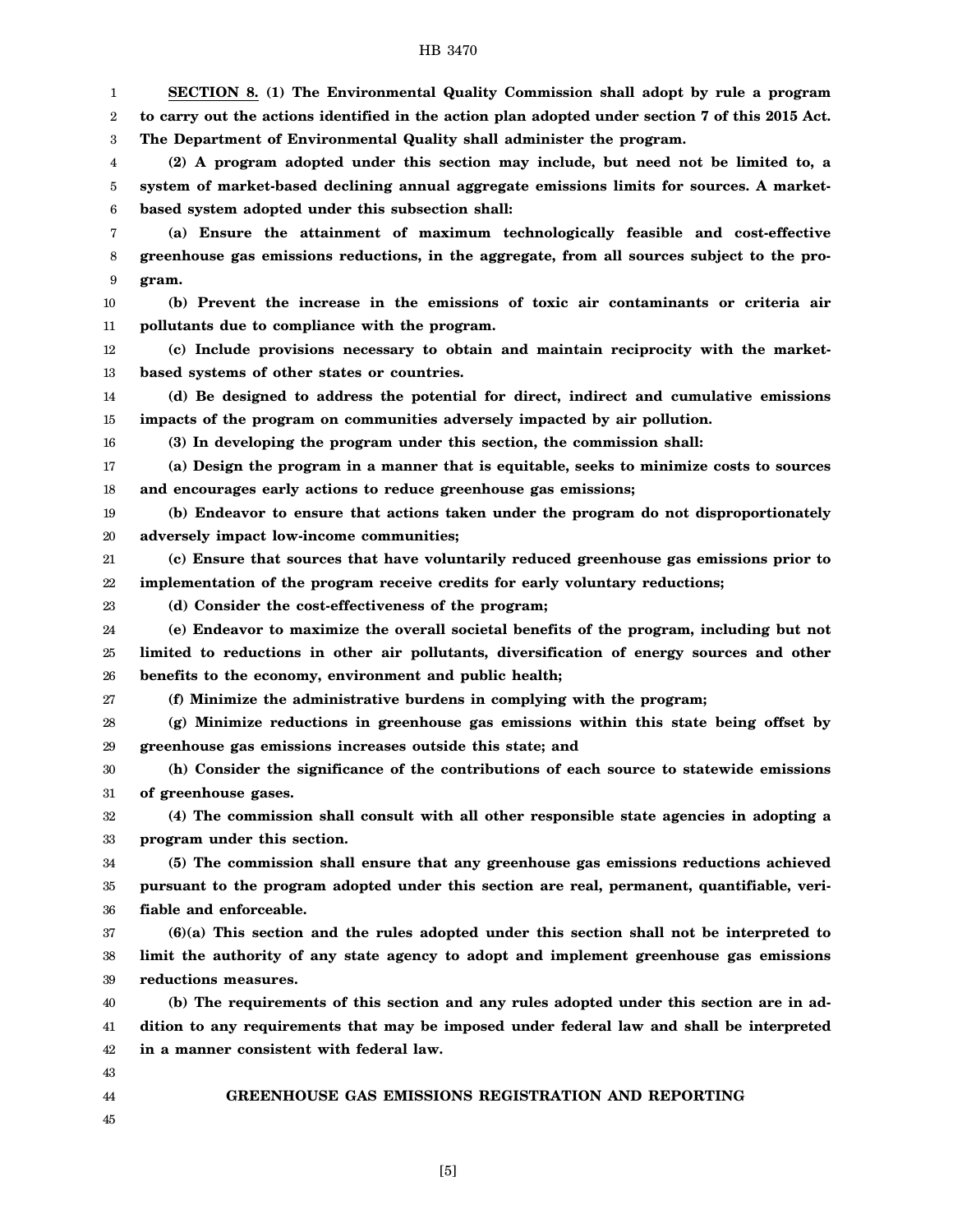| 1      | SECTION 9. (1) In addition to any registration and reporting that may be required under        |
|--------|------------------------------------------------------------------------------------------------|
| 2      | ORS 468A.050, the Environmental Quality Commission by rule may require registration and        |
| 3      | reporting regarding greenhouse gas emissions by any source.                                    |
| 4      | (2) Rules adopted under this section must:                                                     |
| 5      | (a) Include requirements for recordkeeping of greenhouse gas emissions to be maintained        |
| 6      | through separate ledger accounts for carbon dioxide and carbon dioxide equivalents;            |
| 7      | (b) Require compliance monitoring by the Department of Environmental Quality;                  |
| 8      | (c) Ensure rigorous and consistent accounting of emissions and provide reporting tools         |
| 9      | and formats to ensure collection of necessary data; and                                        |
| 10     | (d) Ensure that sources maintain comprehensive records of all reported greenhouse gas          |
| 11     | emissions.                                                                                     |
| 12     | (3) By rule the commission may establish a schedule of fees for persons required to reg-       |
| 13     | ister pursuant to this section or ORS 468A.050. The commission shall base the fees upon the    |
| 14     | anticipated cost of developing and implementing the programs for which the persons register,   |
| 15     | including but not limited to the costs of processing registrations, conducting compliance in-  |
| 16     | spections and enforcement. A registration must be accompanied by any fee specified by the      |
| 17     | commission by rule. Subsequent annual registration fees are payable as prescribed by rule      |
| 18     | of the commission.                                                                             |
| 19     | (4) The commission shall periodically review and update the reporting and registration         |
| 20     | requirements adopted under this section to ensure that the requirements are, to the extent     |
| 21     | feasible and appropriate, consistent with the greenhouse gas emissions reporting and regis-    |
| 22     | tration requirements of other states, the federal government or other countries.               |
| 23     | (5) The commission shall require the department to make emissions reporting informa-           |
| 24     | tion received pursuant to the rules adopted under this section available online to the public. |
| 25     |                                                                                                |
| 26     | <b>TIMELINES</b>                                                                               |
| 27     |                                                                                                |
| 28     | SECTION 10. (1) The Environmental Quality Commission and the Department of Envi-               |
| 29     | ronmental Quality shall meet the following deadlines in complying with sections 5, 6, 7 and    |
| 30     | 8 of this 2015 Act:                                                                            |
| 31     | (a) By July 1, 2016, the department shall make its determination and report on 1990            |
| $32\,$ | statewide greenhouse gas emissions levels as required by section 5 of this 2015 Act.           |
| 33     | (b) By January 1, 2017, the commission shall:                                                  |
| 34     | (A) Adopt by rule the statewide greenhouse gas emissions limits as provided in section         |
| 35     | 6 of this 2015 Act; and                                                                        |
| 36     | (B) Adopt by rule the action plan required by section 7 of this 2015 Act.                      |
| 37     | (c) By January 1, 2018, the commission shall adopt by rule the program required under          |
| 38     | section 8 of this 2015 Act.                                                                    |
| 39     | (2) In addition to meeting the deadlines imposed by subsection (1) of this section, the        |
| 40     | commission may adopt by rule a list of early actions for greenhouse gas emissions reductions   |
| 41     | that sources may take to receive credits for early voluntary reductions under the program      |
| 42     | adopted by rule under section 8 of this 2015 Act.                                              |
| 43     |                                                                                                |
| 44     | REPEAL OF ORS 468A.205 AND CONFORMING AMENDMENTS                                               |
|        |                                                                                                |

45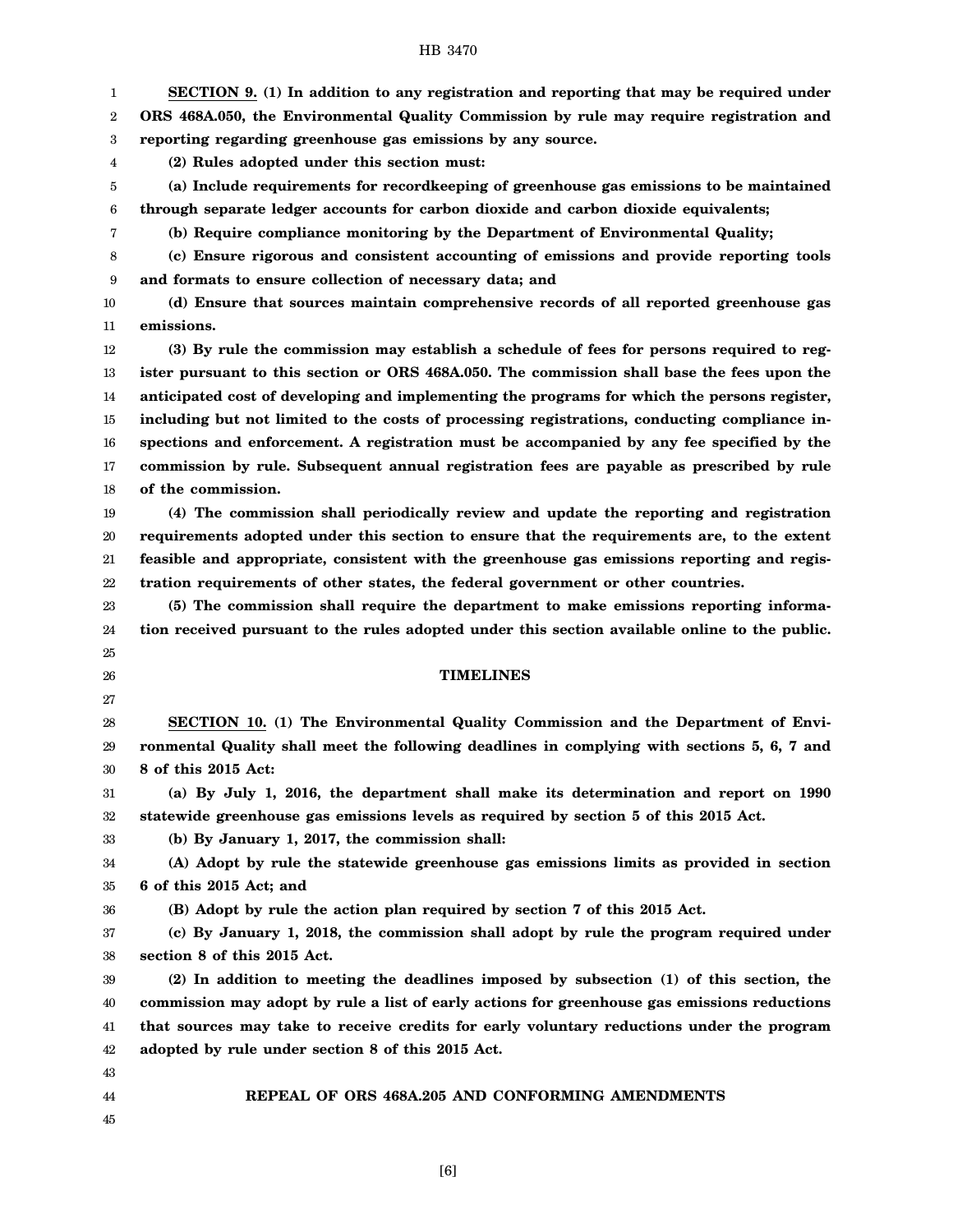#### 1 **SECTION 11. ORS 468A.205 is repealed.**

2 **SECTION 12.** ORS 184.889 is amended to read:

3 4 5 6 7 8 9 10 184.889. (1) The Oregon Transportation Commission, after consultation with and in cooperation with metropolitan planning organizations, other state agencies, local governments and stakeholders, as a part of the state transportation policy developed and maintained under ORS 184.618, shall adopt a statewide transportation strategy on greenhouse gas emissions to aid in achieving [*the*] greenhouse gas emissions [*reduction goals*] **consistent with the limits** set forth in [*ORS 468A.205*] **section 6 of this 2015 Act**. The commission shall focus on reducing greenhouse gas emissions resulting from transportation. In developing the strategy, the commission shall take into account state and federal programs, policies and incentives related to reducing greenhouse gas emissions.

11 12 (2) The commission shall actively solicit public review and comment in the development of the strategy.

13

#### **SECTION 13.** ORS 468A.235 is amended to read:

14 15 16 17 18 19 20 468A.235. The Oregon Global Warming Commission shall recommend ways to coordinate state and local efforts to reduce greenhouse gas emissions in Oregon consistent with the **limits on** greenhouse gas emissions [*reduction goals*] established by [*ORS 468A.205*] **section 6 of this 2015 Act** and shall recommend efforts to help Oregon prepare for the effects of global warming. The Office of the Governor and state agencies working on multistate and regional efforts to reduce greenhouse gas emissions shall inform the commission about these efforts and shall consider input from the commission for such efforts.

21

**SECTION 14.** ORS 468A.240 is amended to read:

22 23 24 25 26 27 28 29 468A.240. (1) In furtherance of the **limits on** greenhouse gas emissions [*reduction goals*] established by [*ORS 468A.205*] **section 6 of this 2015 Act**, the Oregon Global Warming Commission may recommend statutory and administrative changes, policy measures and other recommendations to be carried out by state and local governments, businesses, nonprofit organizations or residents. In developing its recommendations, the commission shall consider economic, environmental, health and social costs, and the risks and benefits of alternative strategies, including least-cost options. The commission shall solicit and consider public comment relating to statutory, administrative or policy recommendations.

30 31 32 33 (2) The commission shall examine greenhouse gas cap-and-trade systems, including a statewide and multistate carbon cap-and-trade system and market-based mechanisms, as a means of achieving the **limits on** greenhouse gas emissions [*reduction goals*] established by [*ORS 468A.205*] **section 6 of this 2015 Act**.

34 35 36 (3) The commission shall examine possible funding mechanisms to obtain low-cost greenhouse gas emissions reductions and energy efficiency enhancements, including but not limited to those in the natural gas industry.

37 **SECTION 15.** ORS 468A.250 is amended to read:

38 468A.250. (1) The Oregon Global Warming Commission shall track and evaluate:

39 40 (a) Economic, environmental, health and social assessments of global warming impacts on Oregon and the Pacific Northwest;

41 (b) Existing greenhouse gas emissions reduction policies and measures;

42 (c) Economic, environmental, health and social costs, and the risks and benefits of alternative

43 strategies, including least-cost options;

44 (d) The physical science of global warming;

45 (e) Progress toward **preventing exceedance of** the greenhouse gas emissions [*reduction goals*]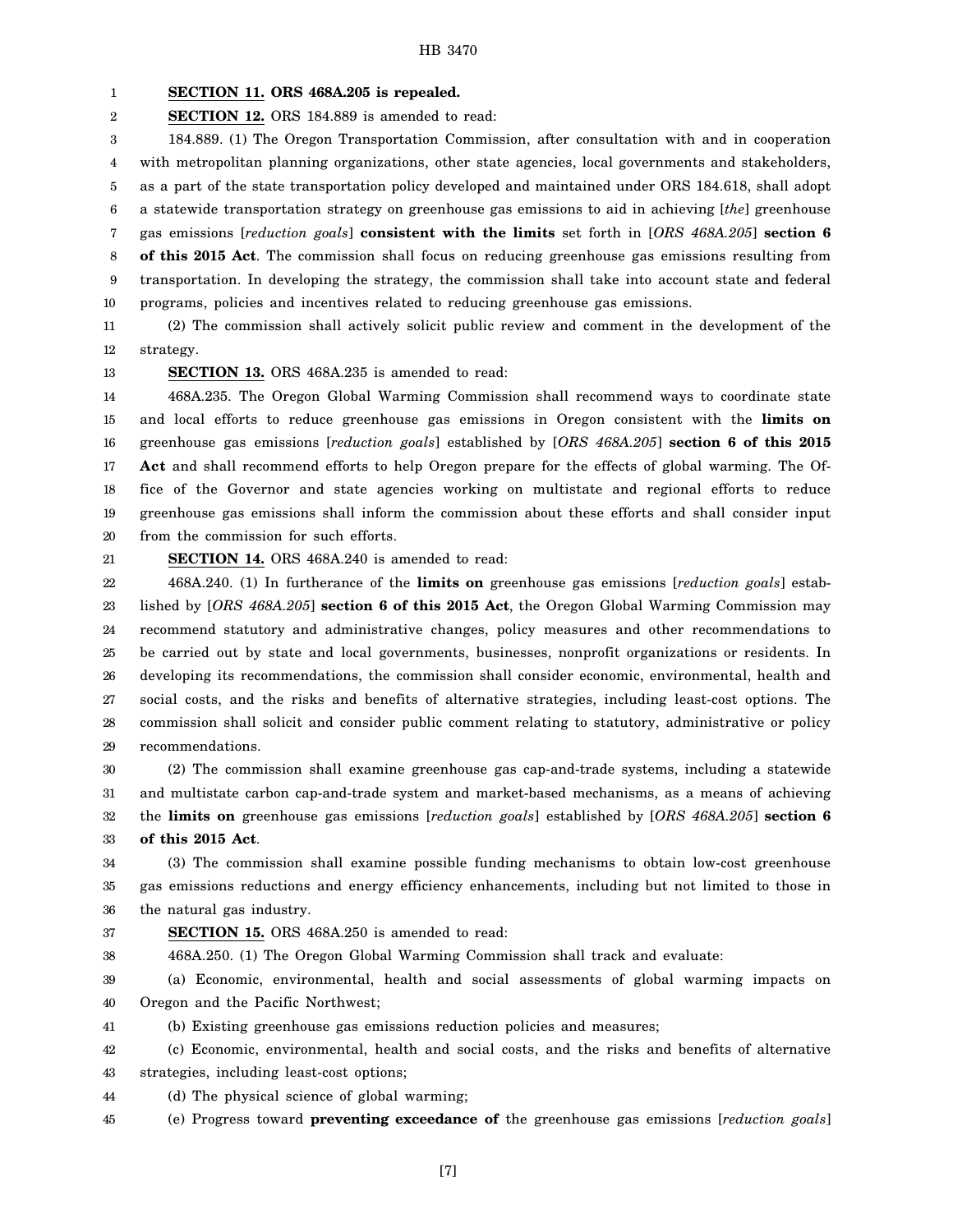1 **limits** established by [*ORS 468A.205*] **section 6 of this 2015 Act**;

2 3 (f) Greenhouse gases emitted by various sectors of the state economy, including but not limited to industrial, transportation and utility sectors;

4 5 (g) Technological progress on sources of energy the use of which generates no or low greenhouse gas emissions and methods for carbon sequestration;

6 7 (h) Efforts to identify the greenhouse gas emissions attributable to the residential and commercial building sectors;

8 9 10 11 (i) The carbon sequestration potential of Oregon's forests, alternative methods of forest management that can increase carbon sequestration and reduce the loss of carbon sequestration to wildfire, changes in the mortality and distribution of tree and other plant species and the extent to which carbon is stored in tree-based building materials;

12 13 (j) The advancement of regional, national and international policies to reduce greenhouse gas emissions;

14 (k) Local and regional efforts to prepare for the effects of global warming; and

15 16 17 (L) Any other information, policies or analyses that the commission determines will aid in the achievement of the greenhouse gas emissions [*reduction goals*] **limits** established by [*ORS 468A.205*] **section 6 of this 2015 Act**.

18 (2) The commission shall:

19 20 21 (a) Work with the State Department of Energy and the Department of Environmental Quality to evaluate all gases with the potential to be greenhouse gases and to determine a carbon dioxide equivalency for those gases; and

22 23 24 (b) Use regional and national baseline studies of building performance to identify incremental targets for the reduction of greenhouse gas emissions attributable to residential and commercial building construction and operations.

25

#### **SECTION 16.** ORS 468A.260 is amended to read:

26 27 28 29 30 31 32 33 468A.260. The Oregon Global Warming Commission shall submit a report to the Legislative Assembly, in the manner provided by ORS 192.245, by March 31 of each odd-numbered year that describes Oregon's progress toward [*achievement*] **preventing exceedance** of the greenhouse gas emissions [*reduction goals*] **limits** established by [*ORS 468A.205*] **section 6 of this 2015 Act**. The report may include relevant issues and trends of significance, including trends of greenhouse gas emissions, emerging public policy and technological advances. The report also may discuss measures the state may adopt to mitigate the impacts of global warming on the environment, the economy and the residents of Oregon and to prepare for those impacts.

34

**SECTION 17.** Section 9, chapter 751, Oregon Laws 2009, is amended to read:

35 36 37 **Sec. 9.** (1) The Public Utility Commission shall develop estimates of the rate impacts for electric companies and natural gas companies to meet the following alternative greenhouse gas emission reduction goals for 2020:

38 39 (a) Ten percent below 1990 levels, as specified in [*ORS 468A.205*] **section 6 of this 2015 Act**; and

40 (b) Fifteen percent below 2005 levels.

41 42 43 (2) The commission shall submit a report presenting the estimates and explaining the analysis used to develop the estimates to the appropriate interim committee of the Legislative Assembly prior to November 1 of each even-numbered year.

44 45 **SECTION 18. The repeal of ORS 468A.205 by section 11 of this 2015 Act and the amendments to ORS 184.889, 468A.235, 468A.240, 468A.250 and 468A.260 and section 9, chapter 751,**